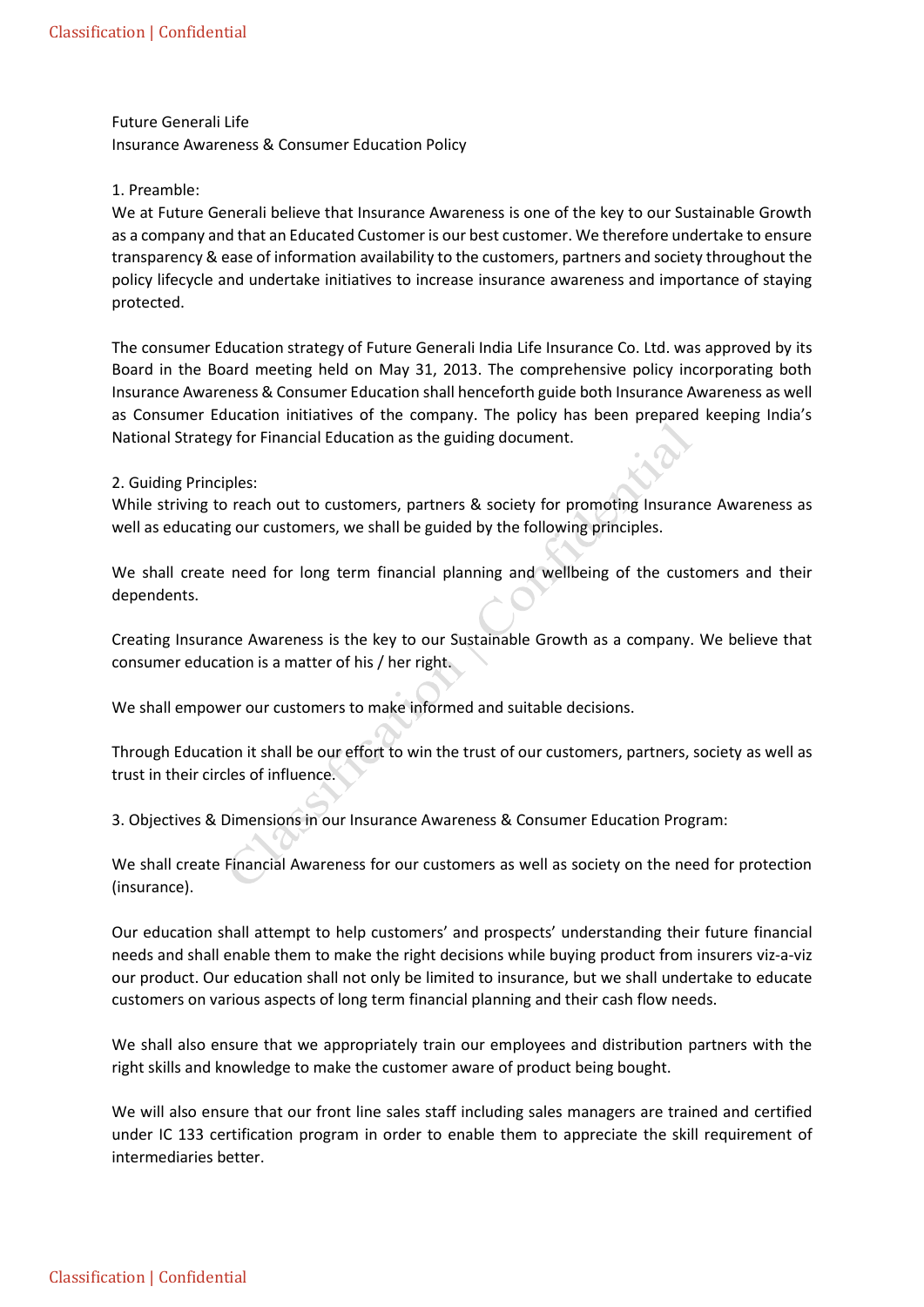We will also ensure that our employee sales staff and trainers conduct community education program on life insurance in their area in which they are operating which shall focus on the following:

o Necessity of Insurance o Human Life Values o Need long term financial Planning o Key questions to ask while buying insurance

We will put a calculator on our website to ascertain one's insurance needs and to do planning or long term financial needs.

We shall conduct educational program on Do's and Don'ts in respect of insurance and we shall also put the same on our website.

We will educate our customers in respect of Grievance Redressal Mechanism.

We shall also educate the prospects on what to look for while buying an insurance policy.

We shall ensure that the product and services are presented to customer in a transparent manner so that the customer understands the important terms and conditions of the product while buying the product.

We shall design and present our products & services in a manner so that the customer easily understands the Features & Benefits, Terms & Conditions and Limitations & Exclusions.

We shall empower our employees & partners with the knowledge, skills and attitudes that shall make them fair advisors, taking care of the customers interests at all stages.

We undertake to educate the customer of his rights & duties throughout the policy lifecycle. This shall encompass (but not limited to):

- o Service avenues, procedure & timelines
- o Claims Procedures
- o Grievance Redressal Procedures
- o Diligence to be adopted while making Proposal Declarations

Consumer education is a part of our philosophy for service excellence and part of our organization's ethos & philosophy.

As a socially responsible organization we shall specially undertake to:

o Make adequate public disclosures;

o Have special programs for the underprivileged sections of the society.

While endeavoring to proactively educate and reach out to our consumers, we shall adopt appropriate media for the appropriate segment and use technology to leverage consumer education.